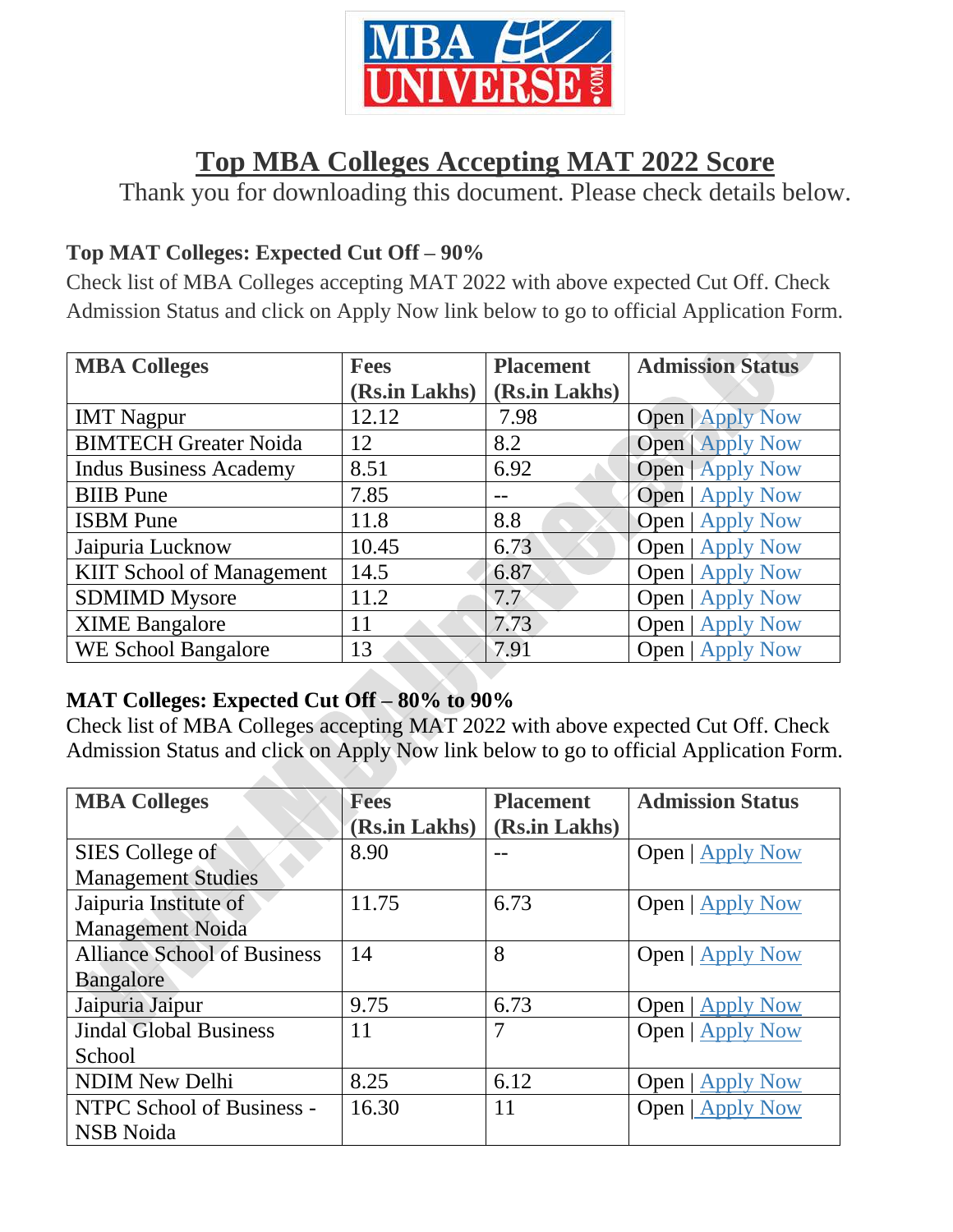

| <b>Praxis Business School</b>    | 8.51  | 7.20  | <b>Open</b>   Apply Now |
|----------------------------------|-------|-------|-------------------------|
| <b>Shiv Nadar University</b>     | 10    | 8.70  | <b>Open</b>   Apply Now |
| SOIL Institute of                | 15.30 | 10.50 | <b>Open</b>   Apply Now |
| Management                       |       |       |                         |
| <b>Amrita School of Business</b> | 12.6  | 6.68  | <b>Open</b>   Apply Now |
| JAGSOM Bangalore                 | 12    | 10    | Open   Apply Now        |

#### **MAT Colleges: Expected Cut Off – 70% to 80%**

Check list of MBA Colleges accepting MAT 2022 with above expected Cut Off. Check Admission Status and click on Apply Now link below to go to official Application Form.

| <b>MBA Colleges</b>                | <b>Fees</b>   | <b>Placement</b> | <b>Admission Status</b> |
|------------------------------------|---------------|------------------|-------------------------|
|                                    | (Rs.in Lakhs) | (Rs.in Lakhs)    |                         |
| <b>VIT Business School Vellore</b> | 7.02          | 5.1              | Open   Apply Now        |
| <b>CIMR</b> Mumbai                 | 7.85          | 5.71             | Open   Apply Now        |
| <b>IIMS</b> Pune                   | 9             | 4                | Open   Apply Now        |
| <b>IPE Hyderabad</b>               | 8             | 6.12             | Open                    |
| <b>EDII</b> Ahmedabad              | 10.98         |                  | Open   Apply Now        |
| VJIM Hyderabad                     | 7.50          | 5.75             | Open   Apply Now        |
| <b>JIMS Rohini Delhi</b>           | 7.95          | 6.50             | <b>Open</b>   Apply Now |
| <b>PSGIM Coimbatore</b>            | 8             | $\overline{11}$  | Open                    |
| Birla Global University,           | 7             | 8.43             | <b>Open</b>   Apply Now |
| Bhubaneswar                        |               |                  |                         |

### **Top MAT Colleges: Expected Cut Off – 60% to 70%**

Check list of MBA Colleges accepting MAT 2022 with above expected Cut Off. Check Admission Status and click on Apply Now link below to go to official Application Form.

| <b>B-School</b>                   | <b>Mat Cut off</b> | <b>Admission Status</b> |
|-----------------------------------|--------------------|-------------------------|
| <b>SKIPS Ahmedabad</b>            | 60-78              | <b>Open</b>   Apply Now |
| K.R. Mangalam University          | 60-77              | <b>Open</b>   Apply Now |
| FIIB Delhi                        | $60 - 70$          | <b>Open</b>   Apply Now |
| Firebird Institute of Research in | 60-70              | <b>Open   Apply Now</b> |
| Management                        |                    |                         |
| <b>GBS Kolkata</b>                | $60 - 70$          | <b>Open</b>   Apply Now |
| <b>IMS</b> Ghaziabad              | $60 - 70$          | <b>Open</b>   Apply Now |
| Jaipuria Indore                   | $60 - 70$          | <b>Open   Apply Now</b> |
| <b>NSB</b> Academy                | $60 - 70$          | <b>Open   Apply Now</b> |
| <b>XIME Chennai</b>               | $60 - 70$          | <b>Open   Apply Now</b> |
| <b>XIME Kochi</b>                 | $60 - 70$          | <b>Open</b>   Apply Now |